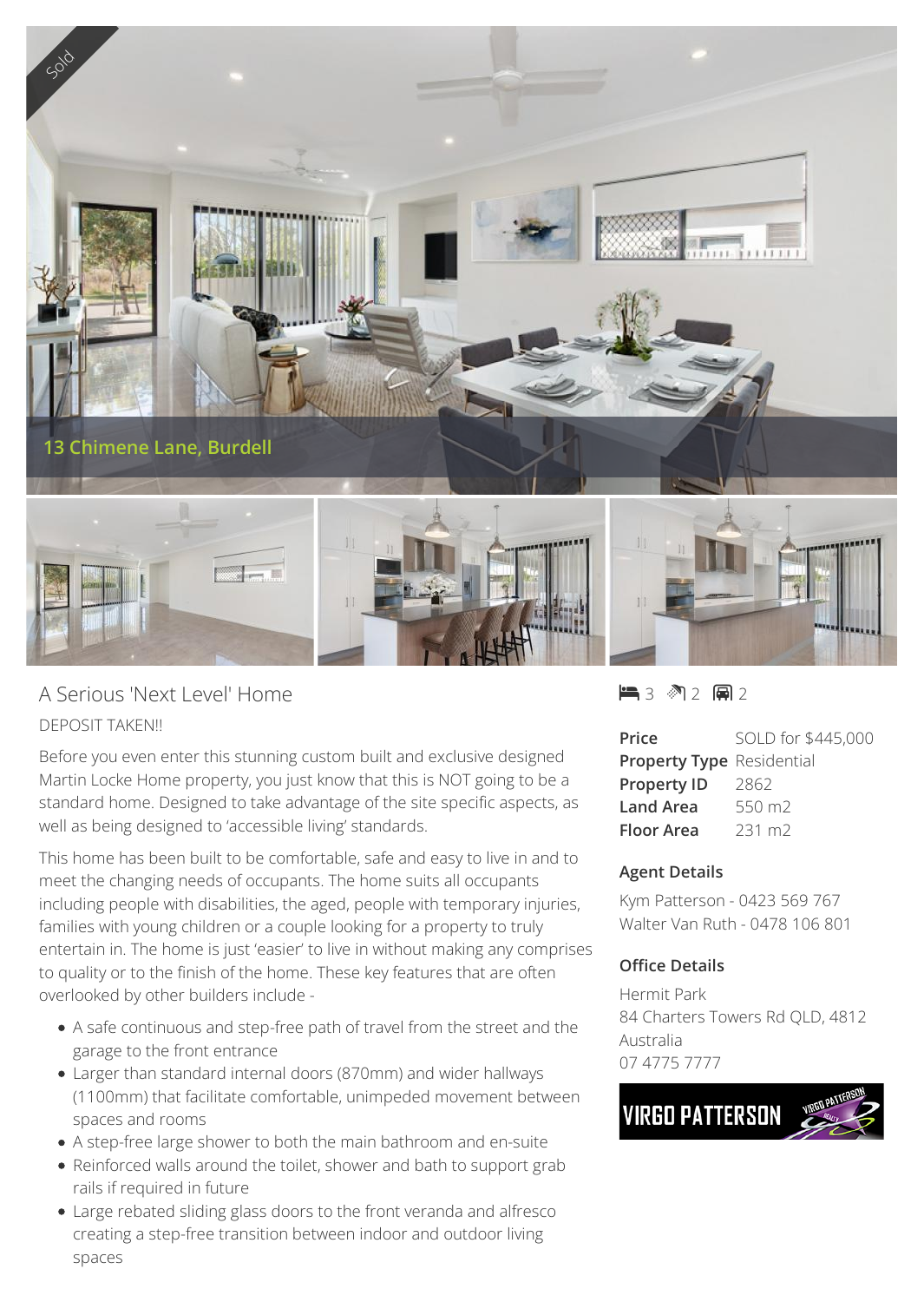- Concrete paths around home to make movement outside easier
- Fully insulated roof with R3 certified ceiling batts to full house including garage, verandah & alfresco
- Downpipes and stormwater are piped to the street with grated pits
- Unique rebated sliding glass door to alfresco & front verandah, giving a seamless transition from inside to outside

All these features make the home easier for parents to navigate prams, easier to carry the groceries direct to the kitchen, easier for people with a disability or temporary injury to move freely around and also easier to move furniture.

Other features of the home include a master bedroom with ensuite and his and her robes which is positioned to the rear of the home for added privacy. The main also links to the alfresco through a sliding glass door. The other two bedrooms are larger than standard and are private to the living areas.

The home is perfectly positioned to capture the cool north east afternoon breezes that enter through the front verandah into the living area and through the house and into the alfresco. The front verandah also faces parkland that includes a childrens playground and BBQ area.

There is plenty of storage space throughout with ample linen space and heaps of storage in the garage. The outside of the home comes complete with pathways, fencing with double gate side access, automatic irrigation and landscaping.

Property Features -

- Custom designed home in a great position overlooking parkland
- Impeccable 450mm x 450mm high grade ceramic tiles to all living areas and quality upgraded carpet plus underlay to bedrooms
- Keep cool with Fujitsu inverter split system air conditioning and ceiling fans throughout
- Efficient LED downlights and LED circular lights throughout with slimline power points and switches
- Crimsafe security to front verandah, alfresco and main bedroom openings, safety screens to all other windows and door openings
- All custom joinery with Blumotion soft close drawers and doors throughout, with stone tops to kitchen and bathrooms
- Amazing master bedroom to the rear of the home for added privacy with his and her robes plus also links to the alfresco through a sliding glass door
- Saracom tapware to the amazing en-suite with privacy toilet
- Two larger than normal bedrooms with built in robes featuring white custom shelving and mirrored sliding robe doors throughout
- Outstanding main bathroom fit for the whole family, separate shower and bathtub
- Flush to wall Gemini soft close toilet suites and smart tile square floor wastes with stainless steel tile inserts to bathrooms and showers
- Powder room off the main bathroom and separate toilet
- Lavishly appointed kitchen with quality SMEG stainless steel appliances, stone bench tops and an abundance of cupboards
- Enormous living space flows through to the kitchen and alfresco, along with the front patio accessed by rebated sliding glass doors
- Purpose built study nook opposite the kitchen
- Rear tiled alfresco with gas point and verandah areas with set plasterboard ceilings